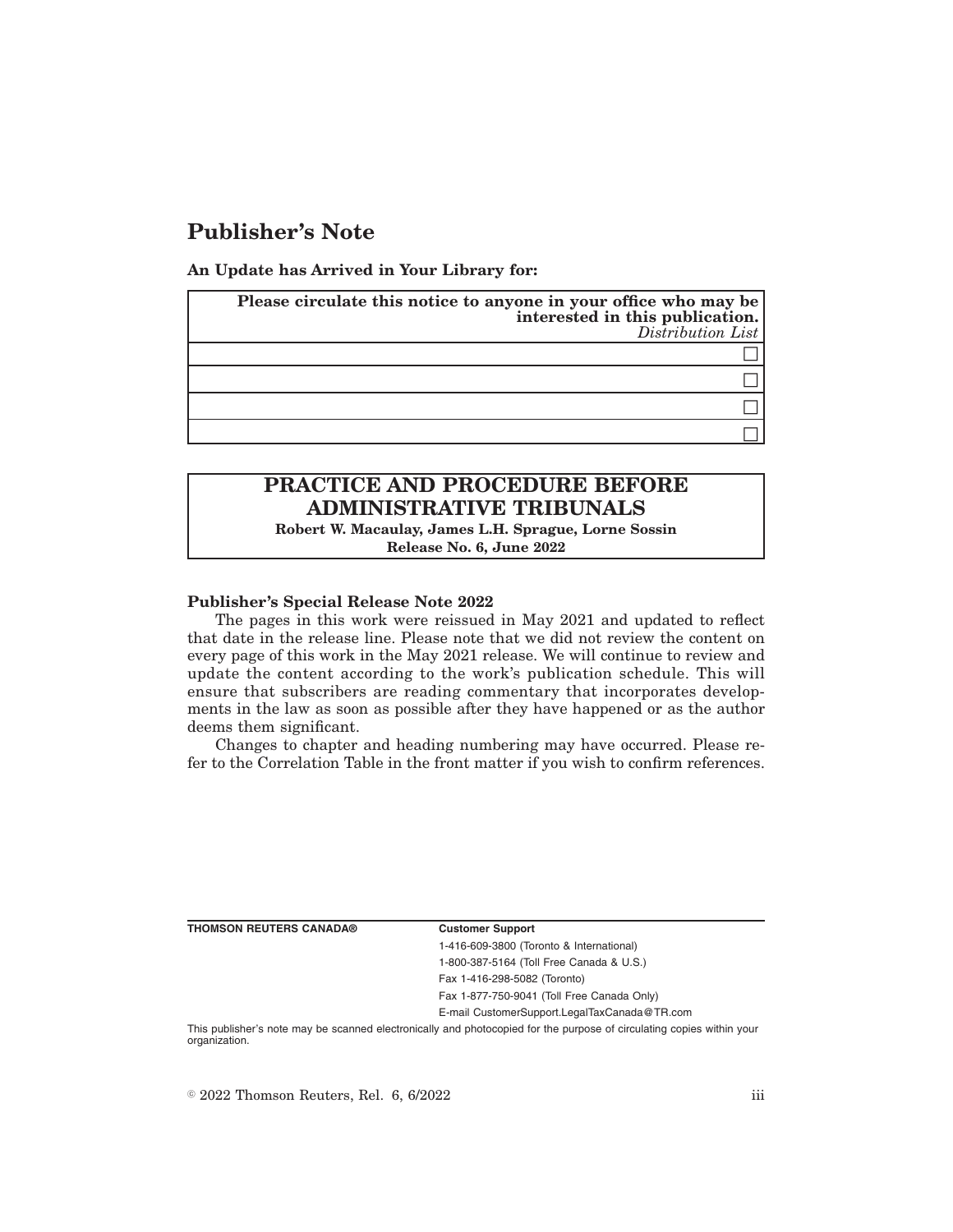### **AUTHOR'S NOTE**

One area of Administrative Law that is under-scrutinized involves the judicial review of accountability officials, such as integrity commissioners. These offices typically are appointed by legislatures, as opposed to the executive, and function both as a means of accountability in their own right and as a recourse for whistle-blowers. However, the decisions of integrity commissioners may leave some aggrieved, either by proceeding with investigations, or by failing to do so.

For example, in *Gordillo v. Canada (A.G.)*, 2022 FCA 23, 2022 CarswellNat 251 (F.C.A.), family members of a slain Mexican community activist, Mariano Abarca, made a complaint to the Public Sector Integrity Commissioner of Canada alleging Canadian entities contributed to the crime against Mr. Arbarca. The Commissioner concluded it was not in the public interest to launch an investigation based on the information before him. The Federal Court dismissed an application for judicial review of this decision, and the Federal Court of Appeal dismissed the appeal of that decision.

The Court of Appeal deferred to the Commissioner's exercise of discretion in determining an investigation was not warranted on the basis of the complaint submitted and available evidence. The Court rejected the argument that the decision was unfair as well as the argument that the decision was unreasonable. In the course of its reasonableness analysis, the Court declined to consider arguments raised by interveners regarding the applicability of the *Charter* and international law, as they were not put before the Commissioner or the Federal Court on judicial review.

In *Burlacu v. Canada (Attorney General)*, 2022 FCA 10, 2022 CarswellNat 60 (F.C.A.), the Federal Court of Appeal dismissed another appeal from a Federal Court decision, in this case dismissing an application for judicial review of a decision of the Public Sector Integrity Commissioner not to conduct an investigation into disclosures of wrongdoing made under the *Public Servants Disclosure Protection Act*, S.C. 2005, c. 46. The alleged wrongdoing involved decisions on immigration and refugee applications made by the CBSA and Immigration, Refugee and Citizenship Canada officials as well as by a member of the Immigration and Refugee Board of Canada.

In *Burlacu*, the applicant alleged that the officials involved in several administrative decisions committed wrongdoing by breaching IRPA and in so doing, breaching Values and Ethics Code for the Public Sector. The applicant also alleged that some of these actions constituted a breach of s. 126(1) of the *Criminal Code*, which makes it a crime to contravene an Act of Parliament, without lawful excuse, by intentionally doing anything it forbids or intentionally omitting to do anything that it requires to do. The Commissioner declined to commence an investigation into these disclosures, as he concluded that it did not appear that wrongdoing had occurred. Rather, he characterized the applicant's concern as a disagreement over the application of IRPA. The Federal Court, applying the standard of reasonableness, refused to interfere with the Commissioner's decision. The Federal Court of Appeal concluded there was no basis to interfere with this finding.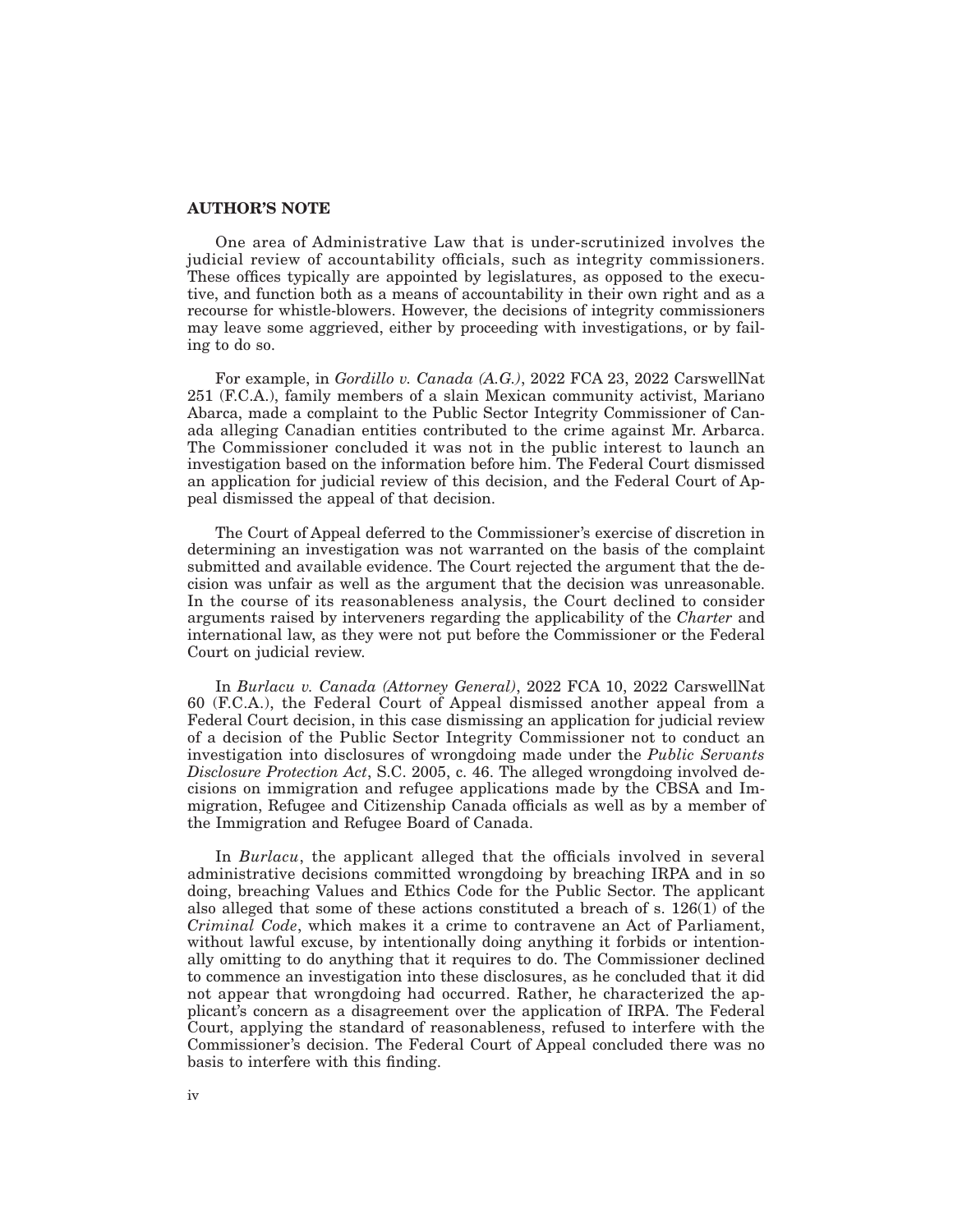In both cases, the Court's high degree of deference toward accountability officers in the conduct of their investigative powers was on display.

These cases together suggest that, given the significant discretion afforded accountability officers, and deference shown to these officers on judicial review of their decisions, the courts will play only a minor role in holding accountability officers accountable. That said, even unsuccessful cases shine a valuable spotlight on the jurisdiction and determinations of accountability officers.

This release features developments in several areas of administrative law.

In *Bergman v. Innisfree (Village)*, 2020 ABQB 661, 2020 CarswellAlta 2024, 10 M.P.L.R. (6th) 183 (Alta. Q.B.), a landowner brought a judicial review of a property tax bylaw on the basis that it imposed an impermissible form of minimum property tax, which was unjustifiably high. This was application was one in a series of challenges to the tax brought by the applicant. The applicant sought to admit new evidence of the context surrounding the tax challenge. The Court declined to admit new evidence which the applicant attempted to submit and dismissed the judicial review. While the Court found the judicial review should be dismissed on the merits, it also dismissed the municipality's cross application that the judicial review should be dismissed on the basis of an abuse of process.

In *Brown Bros. Motor Lease Canada Ltd. v. Workers' Compensation Appeal Tribunal*, 2022 BCCA 20, 2022 CarswellBC 117 (B.C. C.A.), the B.C. Court of Appeal considered the scope of the patent unreasonableness standard in the context of a judicial review from a decision of the Workers' Compensation Appeal Tribunal (the "WCAT"). The decision concerned five crew members employed by an American airline who were American residents but who were injured in a motor vehicle accident in B.C. while on layover. The crew members launched a personal injury action in B.C. but the defendants argued that the civil action was barred by s. 10 of the *Workers Compensation Act*, R.S.B.C. 1996, c. 492, which bars civil actions for damages when the plaintiff is a "worker" under the Act, the injury arises out of and in the course of the plaintiff 's employment. The WCAT held that the crew members were not "workers in British Columbia" to whom the compensation provisions of the Act applied. Accordingly, the appellants could not rely on the Act as a defence to the personal injury actions. The B.C. Court of Appeal dismissed the appeal on the basis that the decision of the WCAT was not patently unreasonable in its reasoning or result.

In *Safe Food Matters Inc. v. Canada (Attorney General)*, 2022 FCA 19, 2022 CarswellNat 175 (F.C.A.), the Federal Court of Appeal considered a judicial review by an environmental NGO of a decision of the Pest Management Regulatory Agency (the PMRA), a division of Health Canada, on whether a pesticide should remain in use under the terms of the *Pest Control Products Act*, S.C. 2002, c. 28 (the Act) and its regulations. The Federal Court found no basis to reverse the finding of the PMRA. The Federal Court of Appeal allowed an appeal and remitted the matter back to the PMRA to reconsider the decision in light of the Court's guidance.

 $\degree$  2022 Thomson Reuters, Rel. 6, 6/2022 v